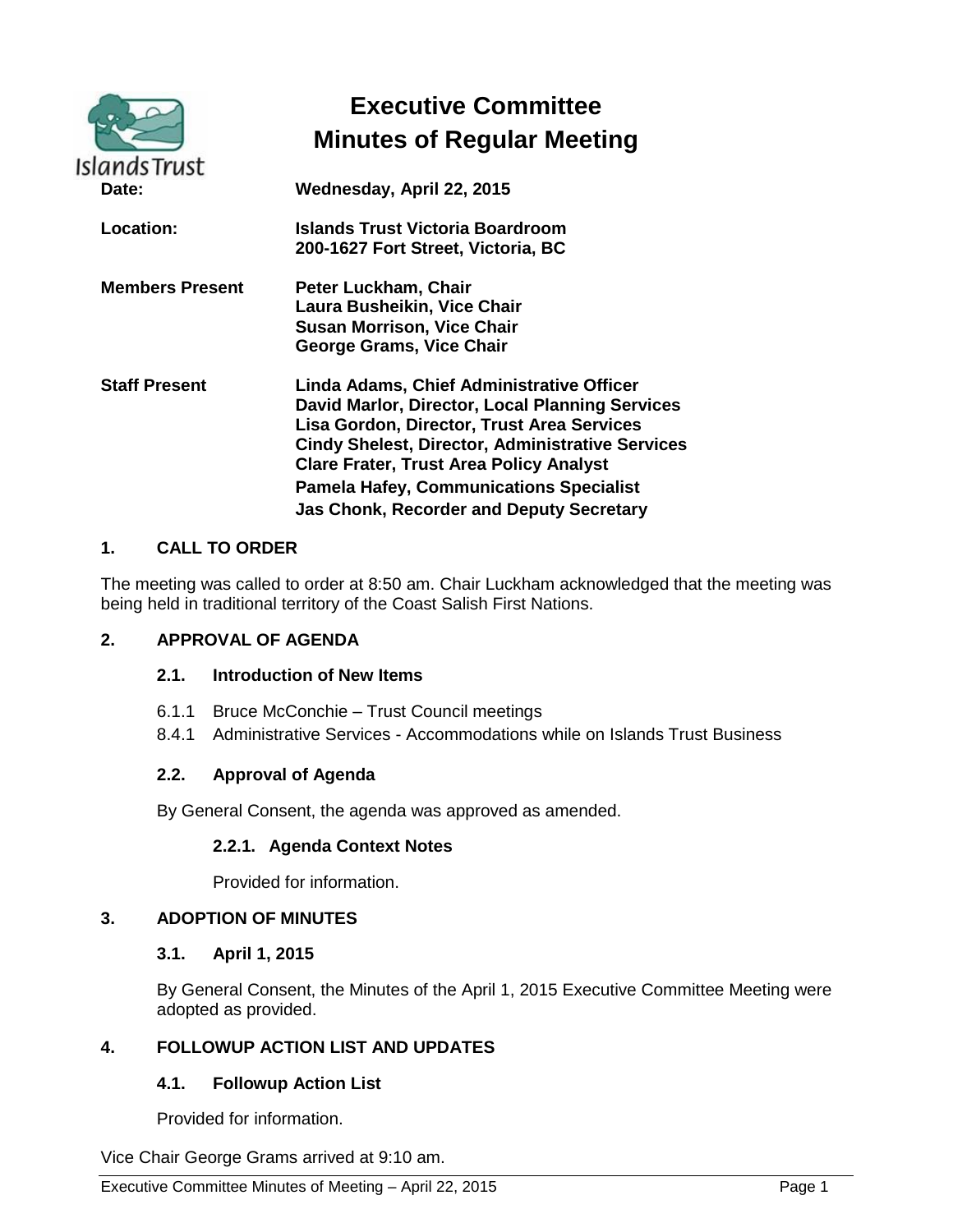## **4.2. Director/CAO Updates**

Directors provided updates on their follow up action list items and current activities.

#### **4.3. Local Trust Committee Chair Updates**

Executive Committee members provided verbal updates on recent activities in their roles as local trust committee chairs.

### **5. BYLAWS FOR APPROVAL CONSIDERATION**

No items.

### **6. TRUST COUNCIL MEETING PREPARATION**

#### **6.1. Trust Council June Meeting Agenda**

The Executive Committee reviewed and discussed the changes made to June Trust Council Agenda.

### **6.1.1 Trustee Bruce McConchie – Trust Council meetings**

The Executive Committee agreed to defer this item to the May 13 meeting. It was agreed that Chair Peter Luckham will advise Trustee McConchie via email that a) the June Trust Council agenda has been revised since the March Trust Council meeting and now addresses some of his suggestions, and b) his email will be further considered at the next Executive Committee meeting.

### **6.2. Strategic Planning Process – update on status**

Staff provided an update regarding status of the strategic plan development, according to the process the Executive Committee had previously approved.

#### **6.3 Strategic Planning Session – draft outline for discussion**

The Executive Committee reviewed and discussed the session outline and gave further input to staff as to the objectives for this session and possible content. The CAO noted that there seemed to be a greater appetite for strategic planning among trustees this term, although additional staff resources were not available and specific funding had not been approved in the budget. She suggested it may be preferable to use contingency funds to engage a qualified third party in the process, both at the June Trust Council meeting and to follow-up with development of the Strategic Plan. Executive Committee members agreed with this approach.

#### **EC-2015-044 It was MOVED and SECONDED,**

That the Executive Committee request staff to seek out three consultants to provide proposals and potential costs for a strategic planning process.

**CARRIED**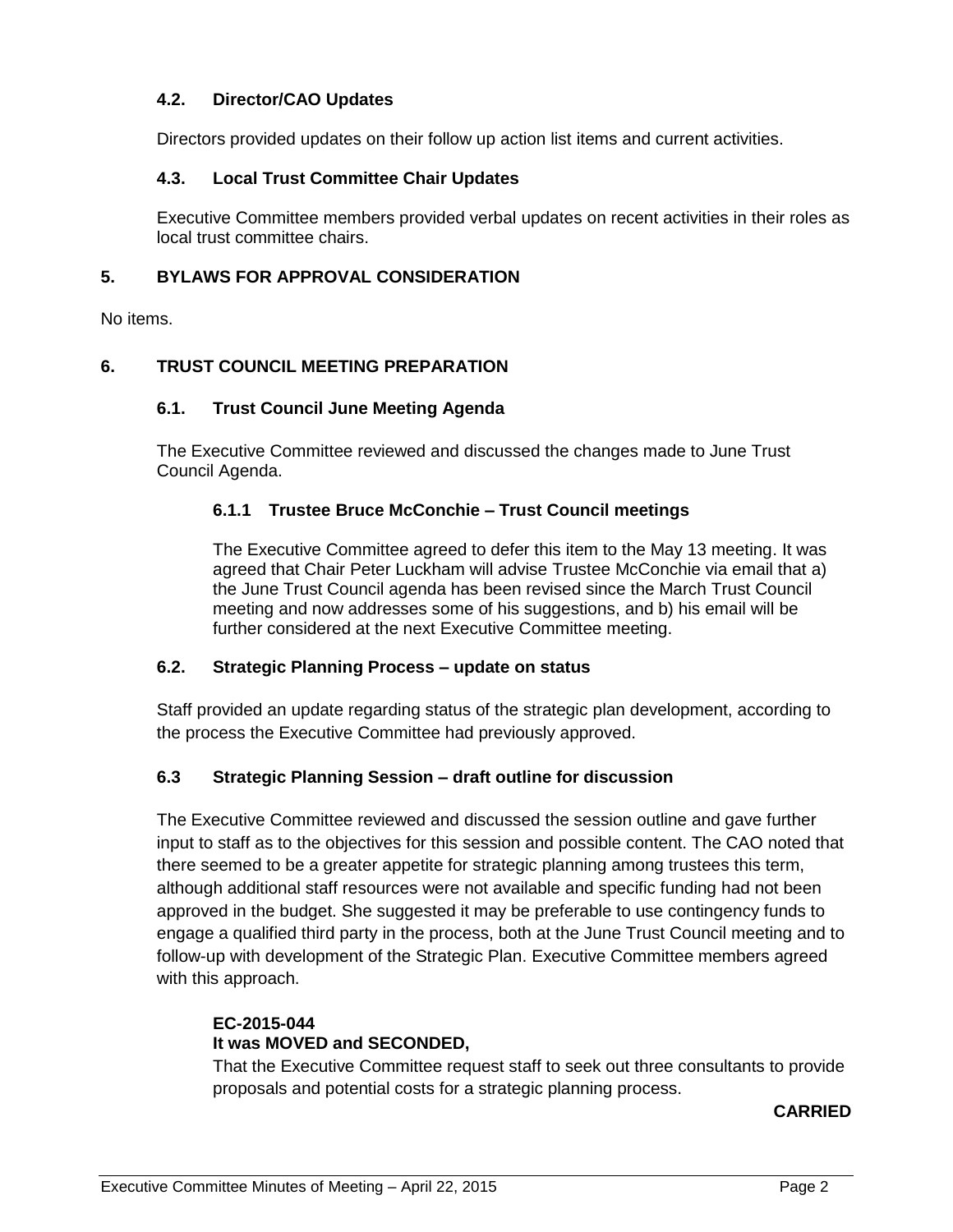## **6.4 Trust Council Continuous Learning Plan**

The Executive Committee reviewed and discussed Trust Council's Continuous Learning Plan and made further amendments, based on feedback received from trustees.

The meeting recessed at 10:57 am. The meeting reconvened at 11:05 am.

# **7. EXECUTIVE COMMITTEE PROJECTS**

# **7.1 Executive Committee orientation**

# **7.1.1 Plan for EC orientation, continuous learning and on-going responsibilities**

The Executive Committee reviewed and discussed the plan for Executive Committee orientation, continuous learning and on-going responsibilities and discussed specific policies regarding the Executive Committees role. The Executive Committee requested staff to look into media training for Executive Committee members.

# **7.1.2 AVICC Convention de-brief**

The Executive Committee members provided feedback on the Association of Vancouver Island and Coastal Communities (AVICC) Convention held in April. The Committee noted that this was a good opportunity for members to make face to face contacts with other elected officials, although full attendance by all Executive Committee members may not always be necessary. The CAO noted the importance of maintaining a presence at AVICC, to enable a collaborative and supportive approach to issues that face coastal communities.

# **7.1.3 MLA/EAD Breakfast at UBCM**

The Executive Committee directed staff to make arrangements for Trust Area MLAs, Electoral Area Directors and Bowen Island Municipality representatives to attend a breakfast at UBCM, hosted by the Islands Trust.

## **7.2 Meeting with ADM Jay Scholsar – draft meeting outline**

The Executive Committee members reviewed and discussed the draft meeting outline and suggested changes. Staff was directed to forward the amended agenda and background information to Assistant Deputy Minister Jay Scholsar prior to the May 12 meeting.

# **7.3 Chair Training Session – Building Better Decision-Making Bodies**

The Executive Committee members reviewed the session outline and confirmed June 2 for the session. Staff was directed to make appropriate arrangements for the session.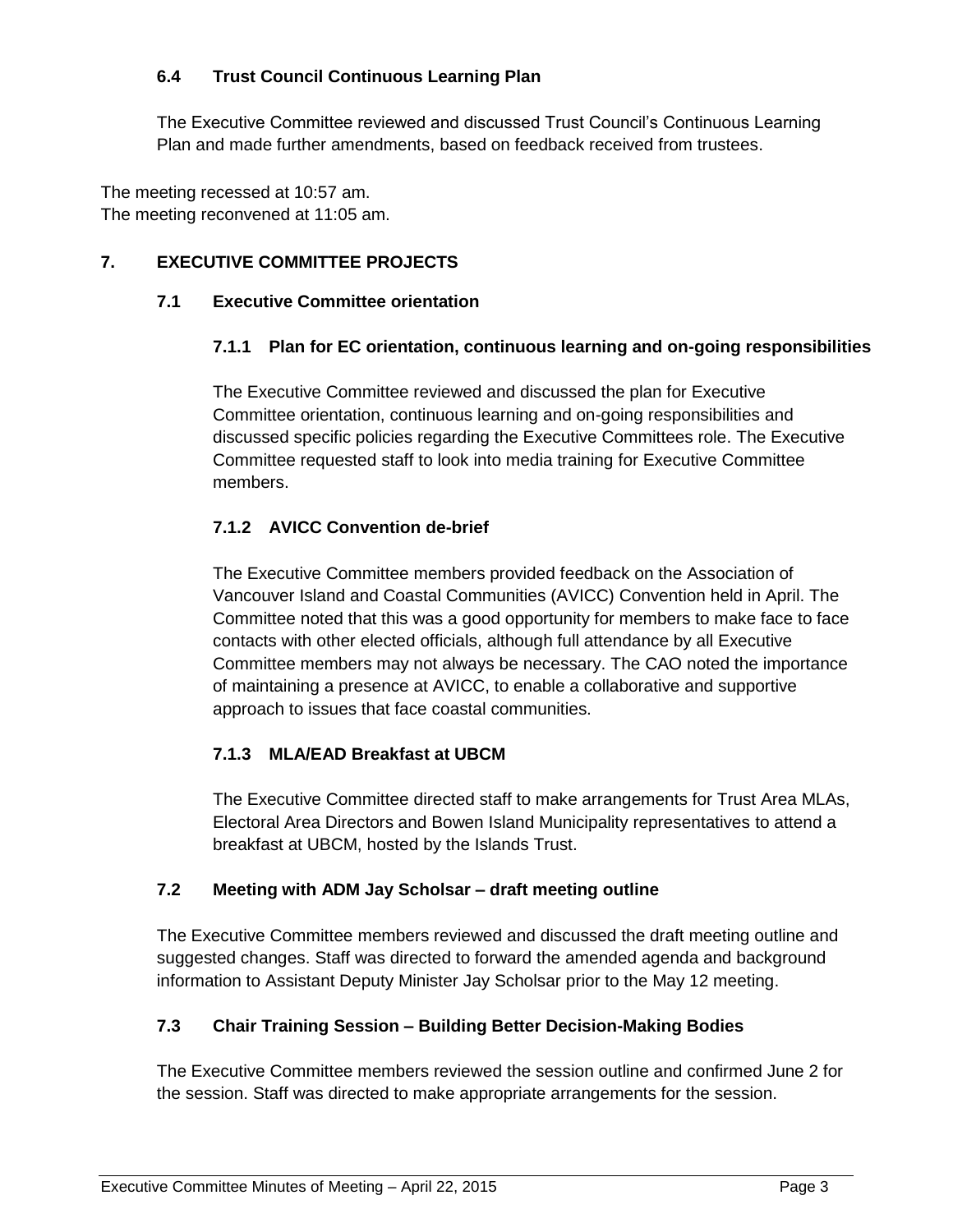### **8. NEW BUSINESS**

#### **8.1 Trust Area Services**

### **8.1.1 LTC Chairs report on local advocacy topics**

The Executive Committee members provided verbal updates on local advocacy topics arising from local trust committee meetings.

### **8.1.2 Executive Committee Communication Plan**

Staff provided an overview of the draft communications plan.

By General Consent, the Executive Committee endorsed the communications plan as amended.

The Executive Committee received the project charter as information and suggested amendments to the charter.

The meeting recessed at 12:00 pm. The meeting reconvened at 12:20 pm.

### **8.1.3 Draft agenda for May 12 joint meeting with TFB**

The Executive Committee reviewed and discussed the agenda for the May 12 joint meeting with the Trust Fund Board.

## **8.1.4 Legislative change to TFB name - Briefing**

The Executive Committee reviewed the briefing and agreed to provide the briefing and attachments to Assistant Deputy Minister, Jay Scholsar.

## **8.1.5 BC Environmental Assessment Office Request for Public Input**

By General Consent, the Executive Committee directed staff to work with Chair Peter Luckham to participate in the public process with BC Environmental Assessment Office.

#### **8.2 Local Planning Services**

## **8.2.1 RFD – Project Charter re improving First Nations relationships**

## **EC-2015-045**

## **It was MOVED and SECONDED,**

That the Executive Committee request staff to identify options, and to develop recommendations and a draft Project Charter, based on the June 2012 Draft First Nations Working Group report, and a survey of Trust Council members to improve the relationships between local trust committees and First Nations, using the \$50,000 that Trust Council included in its 2015-16 budget for this purpose.

## **CARRIED**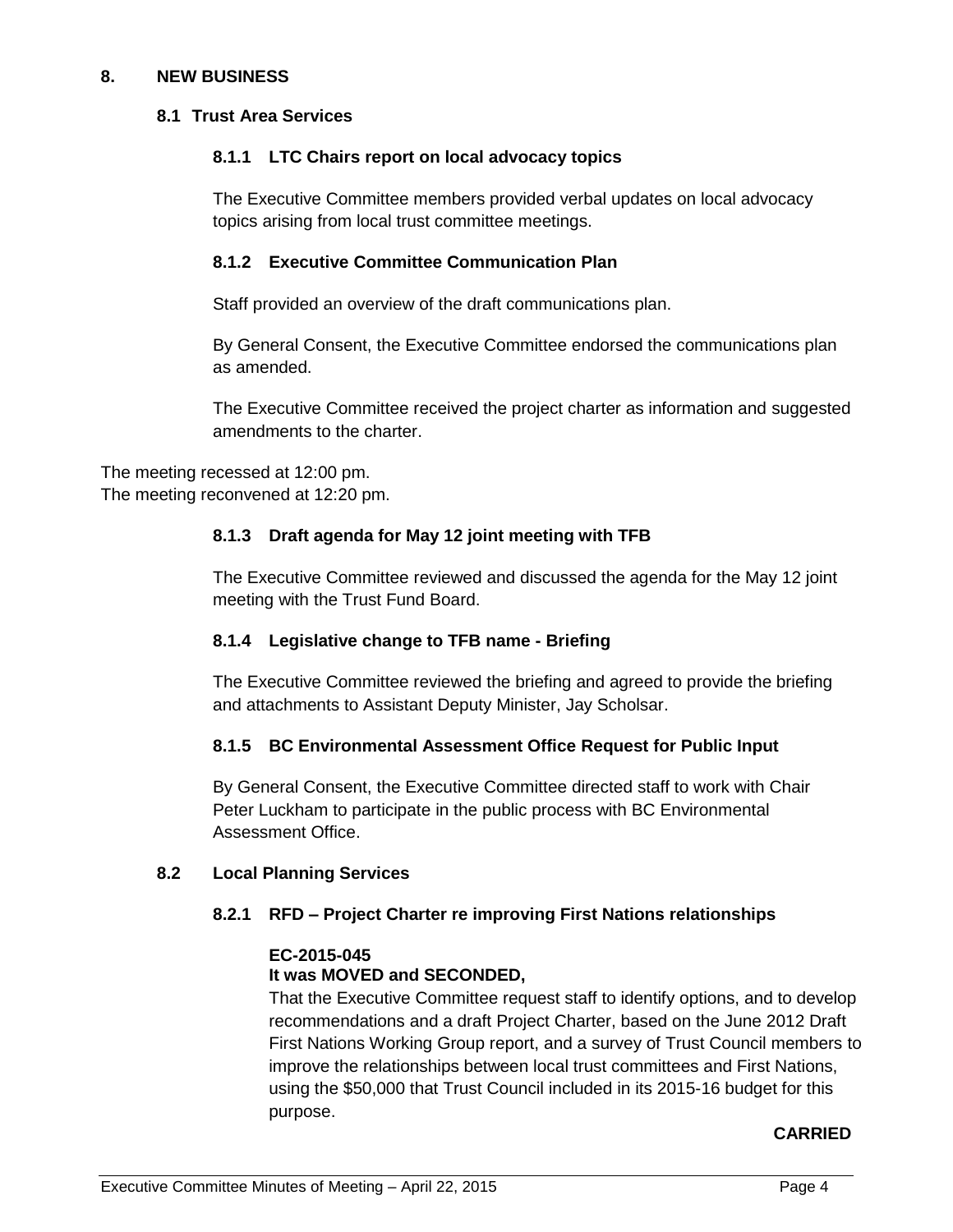### **8.3 Executive/Trust Council**

### **8.3.1 2009 Briefing Note – Trustee and Staff Roles in Restructure Studies**

The Executive Committee received a briefing note, originally developed in 2009, that addressed Trustee and Staff Roles in Restructure Studies. Staff was requested to update the briefing and post it to the website.

## **8.3.2 EC Meeting Times and Locations**

Staff was directed to come up with a proposal as to which meetings would work to hold at Salt Spring and Gabriola offices. Staff was also directed to recommend potential amendments to Policy 2.4.v - *Executive Committee Meeting Guidelines* and bring back to next Executive Committee meeting.

## **EC-2015-046 It was MOVED and SECONDED,**

That the start time for the May 13 Executive Committee meeting be changed to 8:45 a.m.

**CARRIED**

## **8.3.3 Islands Trust Transition Strategy and Adaptation Plan**

#### **8.3.3.1 J. Schlosar letter re funding**

The Executive Committee reviewed a letter to the CAO from Assistant Deputy Minister J. Schlosar offering \$5000 in provincial funding to develop an Islands Trust transition strategy and adaptation plan related to the potential incorporation of Salt Spring Island. The CAO indicated that she did not feel it was realistic for Trust Council to move as quickly as proposed in the letter, given that the Council was new, was still working on strategic planning and new trustees may not be prepared for such decisions at this point. After discussion the Executive Committee agreed to take no further action until discussions at the May 12 meeting with Assistant Deputy Minister Jay Schlosar, Ministry of Community, Sport and Cultural Development.

#### **8.4 Administrative Services**

#### **8.4.1 Accommodations while on Islands Trust Business**

Staff provided clarification on the email sent from staff to Trustees regarding accommodations while on Islands Trust business.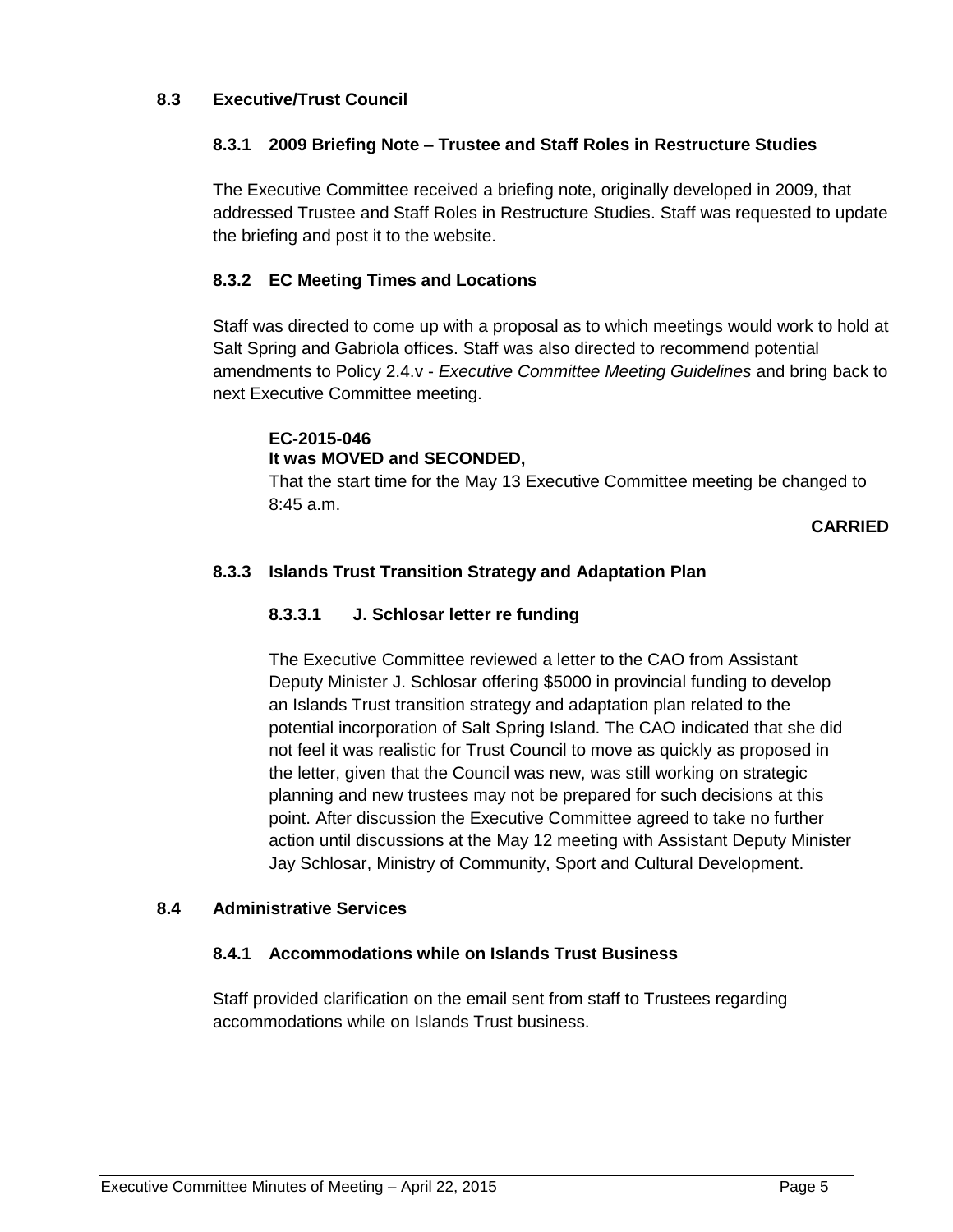### **9. CLOSED MEETING**

#### **EC-2015-047 It was MOVED and SECONDED,**

That the meeting be closed to the public subject to Sections  $90(1)(c)(g)$  and (i) of the *Community Charter* in order to consider matters related to employee relations, litigation affecting the Islands Trust and receipt of advice that is subject to solicitorclient privilege and that staff attend the meeting.

#### **CARRIED**

The meeting closed to the public at 2:27 pm and reopened at 3:15 pm.

#### **10. RISE AND REPORT DECISIONS FROM CLOSED MEETING (if applicable)**

No decisions to report.

#### **11. CORRESPONDENCE (for information unless raised for action)**

#### **11.1 Tony Law re Strategic Planning and Policy Statement**

Received as information.

#### **11.2 Laurie Parkinson re Woodfibre LNG Plans**

Received as information. Chair Luckham to directly respond to the writer.

#### **11.3 Minister Coralee Oakes re SSI Incorporation Study**

Received as information.

#### **11.4 Minister Coralee Oakes re Unconditional Grant Funding Letter**

Received as information.

### **11.5 Cowichan Bay Ship Watch Society re Upcoming Community Meeting Invite – April 28**

Received as information.

### **12. WORK PROGRAM**

#### **12.1. Review and amendment of current work program**

By General Consent, the Executive Committee members considered the amended version of their current work program, and approved proposed amendments from staff.